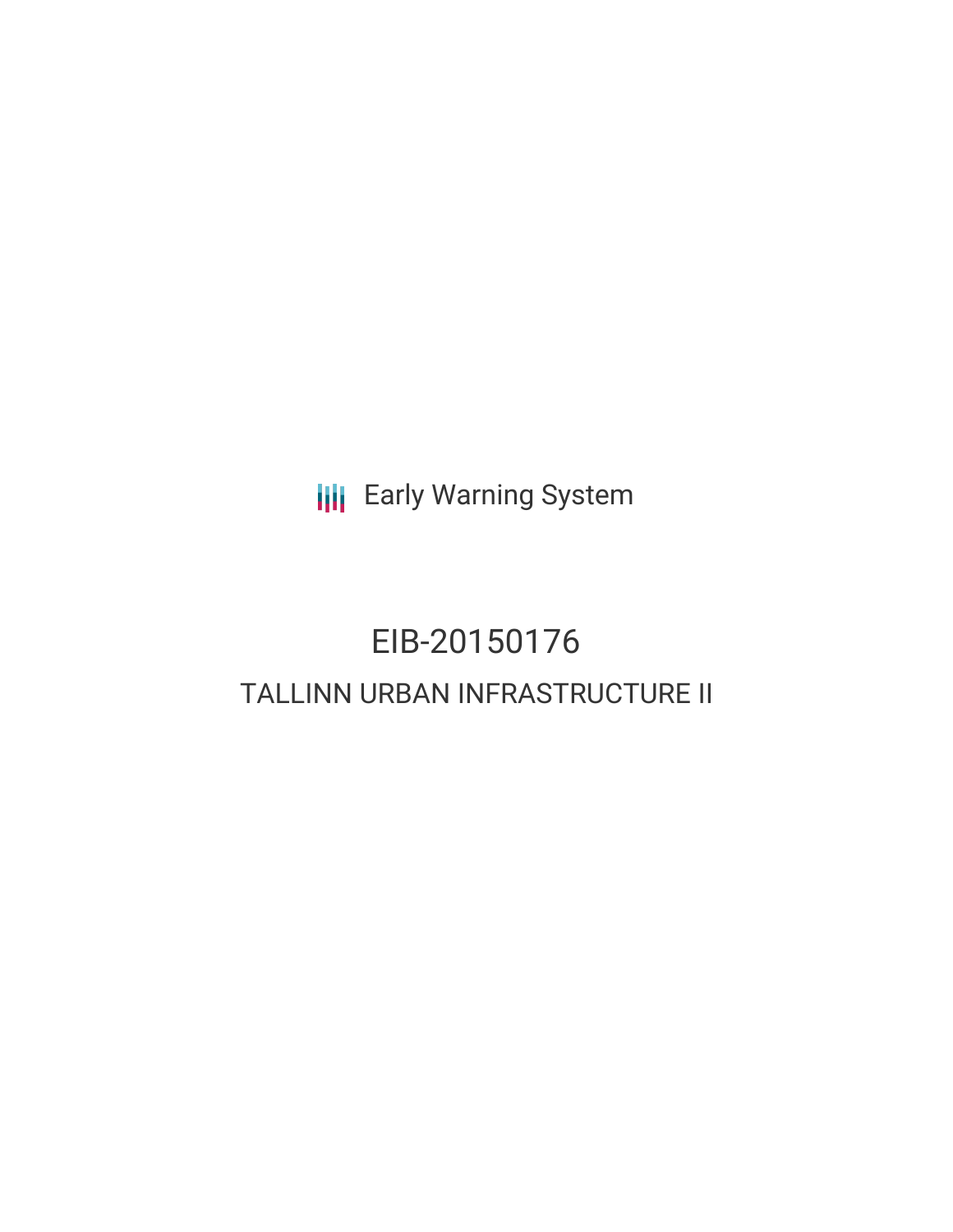

## **Quick Facts**

| <b>Countries</b>              | Estonia                              |
|-------------------------------|--------------------------------------|
| <b>Financial Institutions</b> | European Investment Bank (EIB)       |
| <b>Status</b>                 | Proposed                             |
| <b>Bank Risk Rating</b>       |                                      |
| <b>Borrower</b>               | CITY OF TALLINN                      |
| <b>Sectors</b>                | Education and Health, Infrastructure |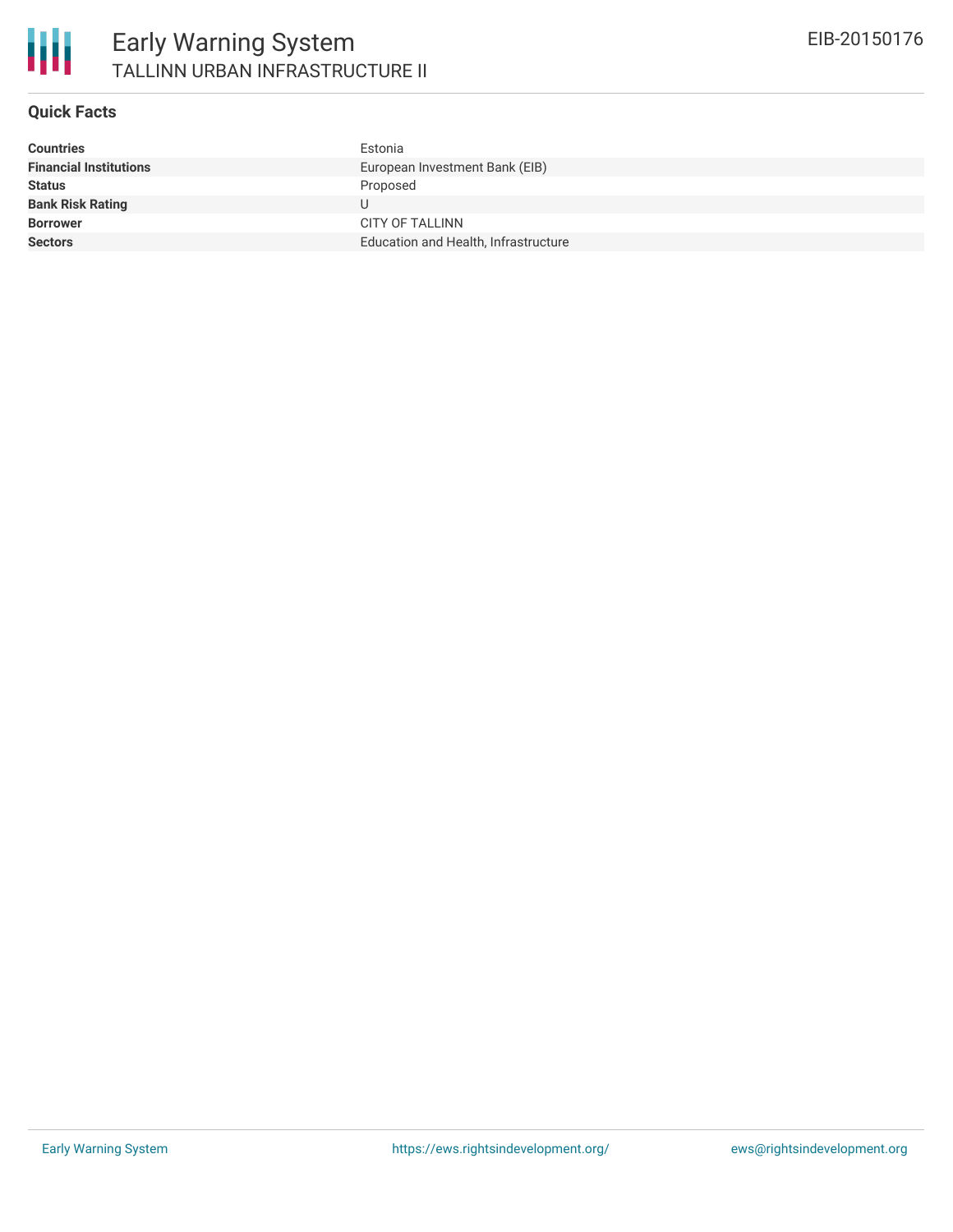

## **Project Description**

The project will finance multi-sectoral investment schemes forming part of the municipality's investment programme.

According to bank documents, this project will form part of the municipality's three-year investment programme from 2016 to 2019. The project is expected to comprise small to medium-sized schemes in the fields of municipal infrastructure, mobility measures, education and sport, social and health infrastructure and cultural heritage and will benefit the city of Tallinn.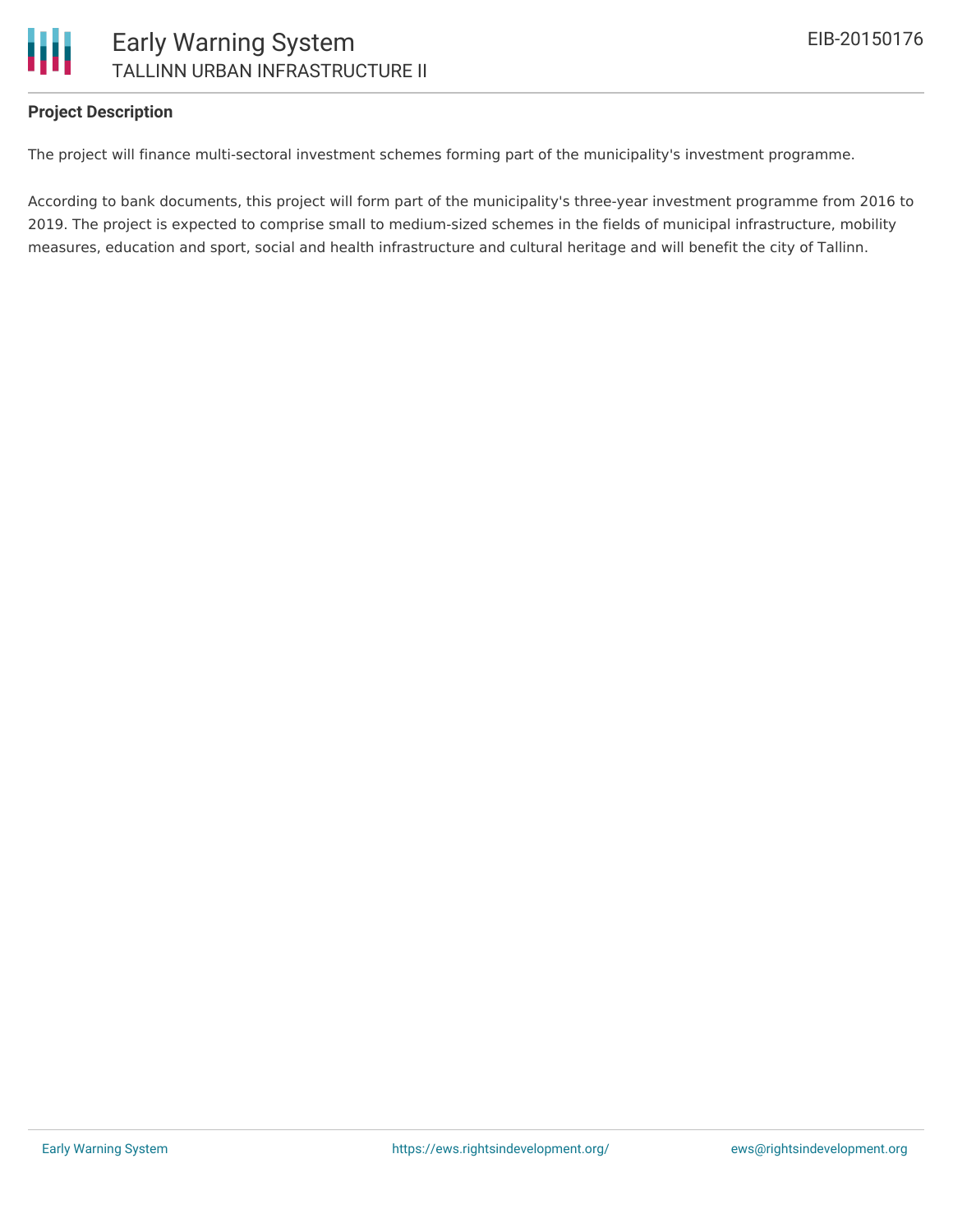

# **Investment Description**

European Investment Bank (EIB)